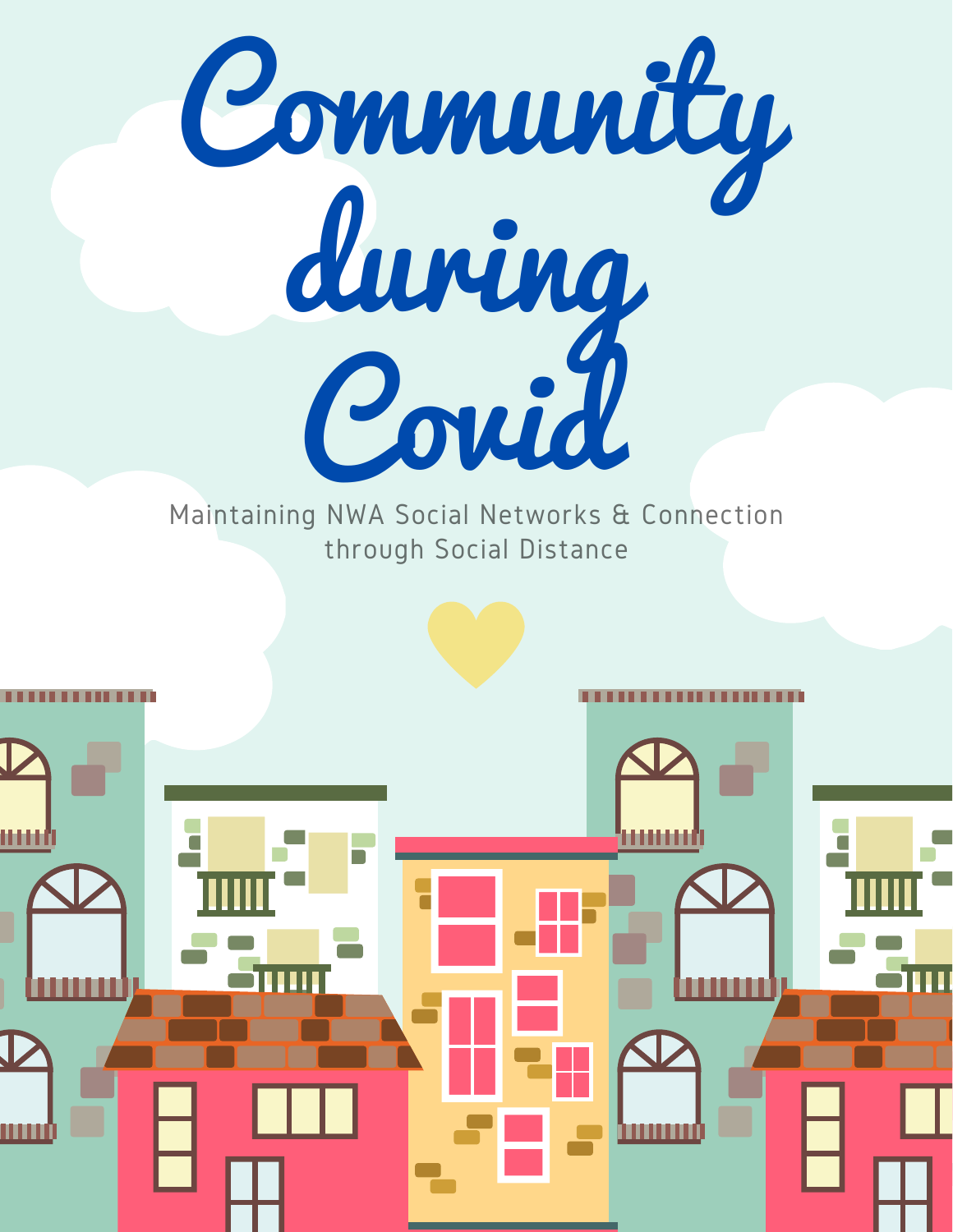#### 'THE GREATNESS OF A COMMUNITY IS MOST ACCURATELY MEASURED BY THE COMPASSIONATE ACTIONS OF ITS MEMBERS' CORETTA SCOTT KING



# Dear NWA Community

- We miss you IRL & wish you were here, but....
- Nothing can stop our communities from staying connected and close.
- The purpose of this guide is to give you some ways you can support & ask for help.
- We hope you feel inspired & find some ideas to build joy & play into your day.
- We are here for you always & forever!
- Love Your Regional Neighbors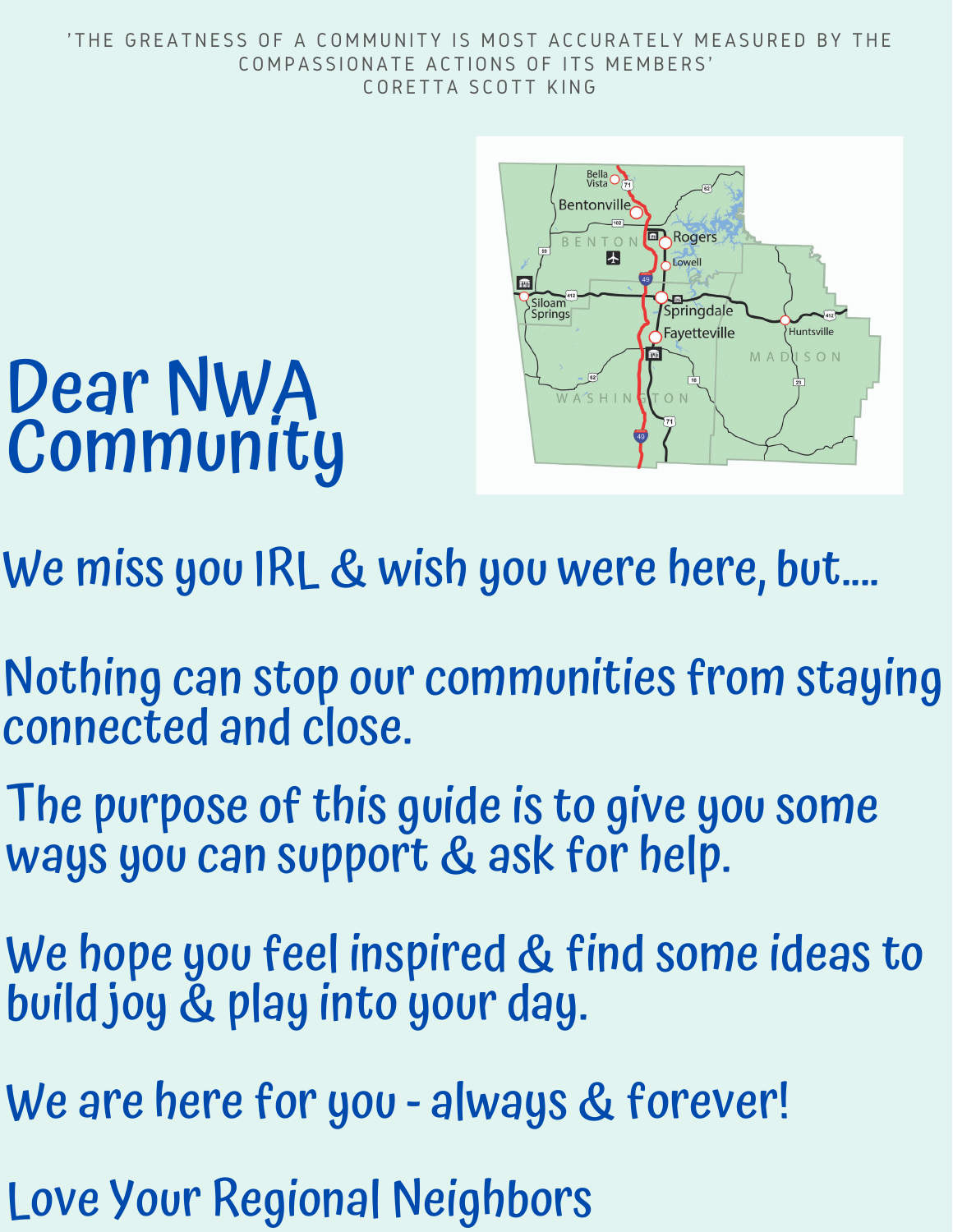

# Contents

- 1. Connect: ways to reach out to family & friends.
- Arts & Culture: ways to travelthe world 2. without leaving home.
- 3. Give: ways to volunteer.
- 4. Kemote Working: ways to do it well.
- 5. Well Being: ways to stay healthy.
- Just for Kids: ways to keep them 6. engaged.
- 7. Just for Kids: ways to keep them  $\,$ engaged IRL.

8. Community-19: ways we show in NWA!

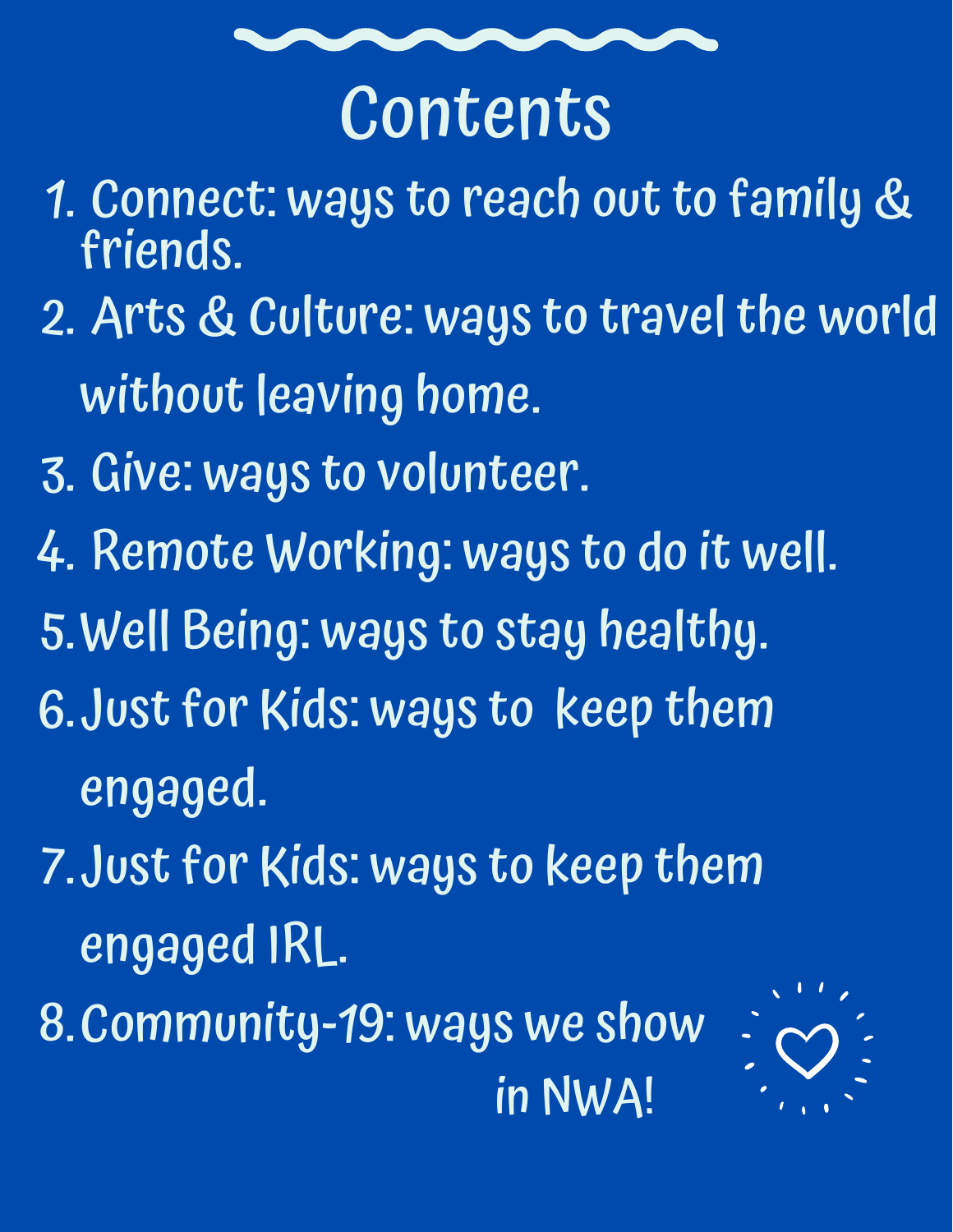#### CONNECT WAYS TO REACH OUT & HAVE FUN WITH FRIENDS & FAMILY

- Video chat with Google [Hangouts](https://www.bustle.com/p/6-differences-between-zoom-google-hangouts-you-should-know-22647281) or Zoo[m](https://www.bustle.com/p/6-differences-between-zoom-google-hangouts-you-should-know-22647281)
- Party via **[Houseparty](https://www.pocket-lint.com/apps/news/151530-what-is-houseparty-the-group-video-chat-app-that-s-brightening-up-isolation) & play games while** chatting
- Host a movie & pizza night with friends at [Netflix](https://www.netflixparty.com/) Party
- Remember letters & postcards? [Mail](https://www.usatoday.com/story/news/nation/2020/03/21/can-coronavirus-travel-though-mail-experts-say-no/2862947001/) is safe & so fun to write & receive
- Go retro with online card [games](https://www.cardzmania.com/games/)
- Build a Rainbow [scavenger](https://www.google.com/maps/d/u/0/viewer?mid=1YwAqVlT8npzqRL8s79oIH0o_L6ASv0tx&ll=40.68340860465587%2C-74.00458402606807&z=13&fbclid=IwAR1acTPj10iwpMjej3urXN3Q9JbA43-_XfQf06zNUuYUYHKEMqzL6FCnpFk) hunt in your neighborhood
- Check your mate with a [Chess](https://www.chesskid.com/) game online  $\bullet$
- Use your [phone](https://www.someecards.com/usercards/viewcard/MjAxMy01NTAwNmIzZDY5YTJiZDQ0/?tagSlug=news) to actually CALL someone  $\bullet$
- Draw & write notes together on this  $\bullet$ [collaborative](https://awwapp.com/) whiteboar[d](https://awwapp.com/)
- Write an online [storytelling](https://storium.com/) game with friends

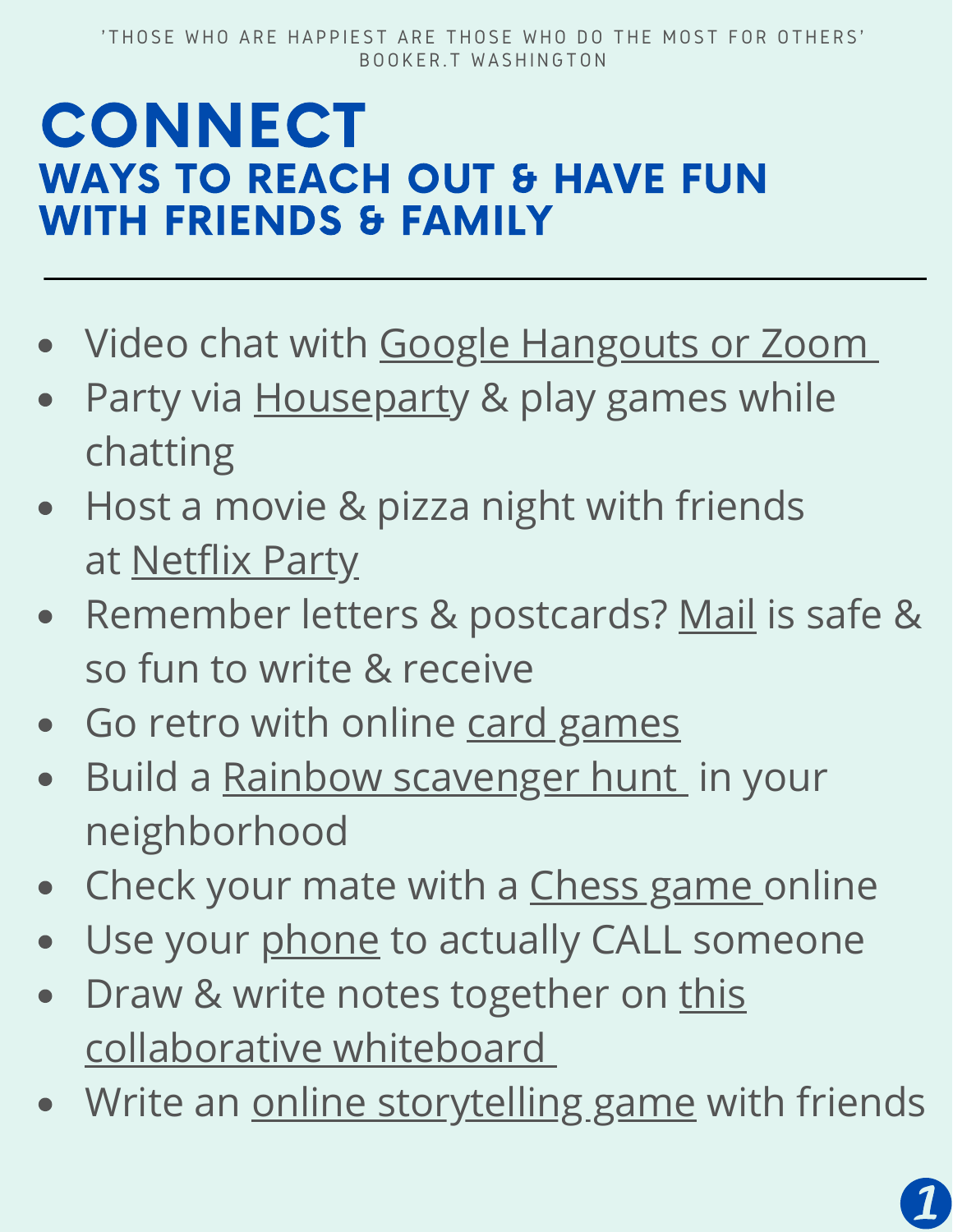'THE GREATNESS OF A COMMUNITY IS MOST ACCURATELY MEASURED BY THE COMPASSIONATE ACTIONS OF ITS MEMBERS' CORETTA SCOTT KING

#### ARTS & CULTURE WAYS TO TRAVEL THE WORLD FROM NWA, AR.

- Explore museums and art collections around the world with [Google](https://artsandculture.google.com/) arts & culture
- Take a virtual tour inside the Natural History [Museum](https://artsandculture.google.com/partner/natural-history-museum) in Londo[n](https://artsandculture.google.com/partner/natural-history-museum)
- Experience nightly mind blowing opera streams from the [Metropolitan](https://www.metopera.org/user-information/nightly-met-opera-streams/) Opera
- Go [outside](https://artsandculture.withgoogle.com/en-us/national-parks-service/parks) , inside & explore fjords, volcanoes & caverns at our incredible national parks
- The ocean is full of wonders and you can watch 10 live [cams](https://www.montereybayaquarium.org/animals/live-cams) at the Monterey Aquarium
- The High Museum of Art in Atlanta shares significant Civil Rights [Movement](https://artsandculture.google.com/exhibit/civil-rights-photography/9wISPkiyouv-Lw?hl=en) photography
- Leave earth at the NASA Glenn [Center](https://www.nasa.gov/glennvirtualtours)
- Watch the sweet [Pandas](https://zooatlanta.org/panda-cam/) at the Atlanta Zoo
- Learn local with online exhibits at Crystal **Bridges Museum of [American](https://crystalbridges.org/VR/) Art, the** [Momenta](https://themomentary.org/calendar/state-of-the-art-2020/)[ry](https://www.monah.us/exhibits) & the Museum of Native American **History**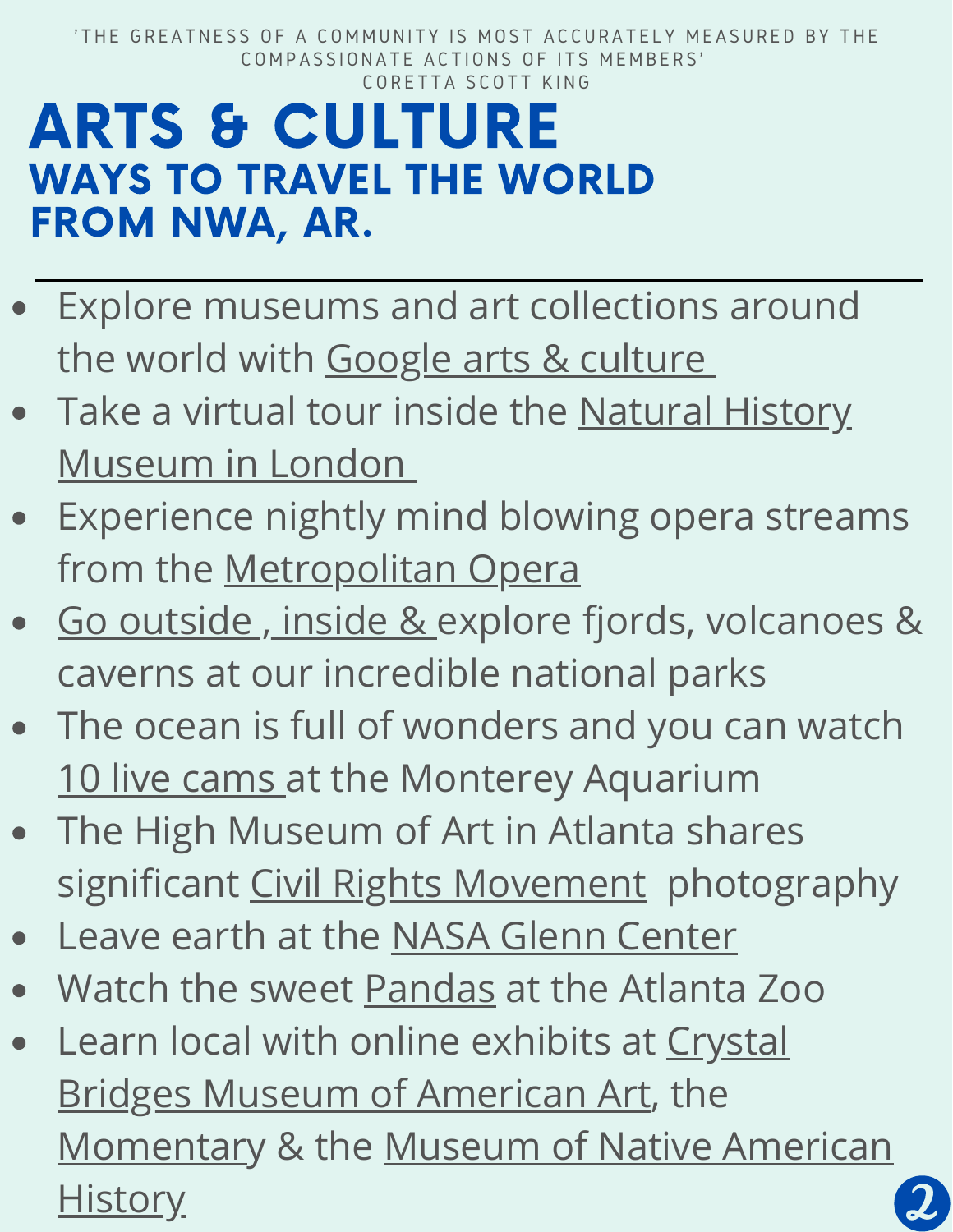'LIFE'S MOST PERSISTENT & URGENT QUESTION IS, WHAT ARE YOU DOING FOR OTHERS? MARTIN LUTHER KING, JR.

## GIVE FROM HOME WAYS TO VOLUNTEER IN NWA NOW

- [GivePulse](https://uark.givepulse.com/covid) from UARK shares up to date volunteer opportunities in our community
- Sew or donate funds to AAFF to make [protective](http://www.arkansasfashion.org/masks/) masks for our local healthcarers'
- [April](https://nwagives.org/) 2nd is the day NWA Gives generously to  $\bullet$ non profits & causes across the region
- Small businesses need support now. Purchase gift [cards](https://supportlocalnwa.com/) here to redeem now or later
- Tip NWA service industry workers directly via this [virtual](https://docs.google.com/spreadsheets/u/1/d/1UHTNdXPgLViZ_uV3zh3-4WJUWEvF3W_PM9VTI0ObIoo/htmlview) tip jar
- Provide critical translating services to [Translators](https://translatorswithoutborders.org/) without Borders if you are fluent in 1+ language other than your native tongue
- [Crisis](https://www.crisistextline.org/) text line needs night owls to share caring texts with those experiencing personal crisis
- Help Feeding [America](https://www.feedingamerica.org/) feed NWA via local food banks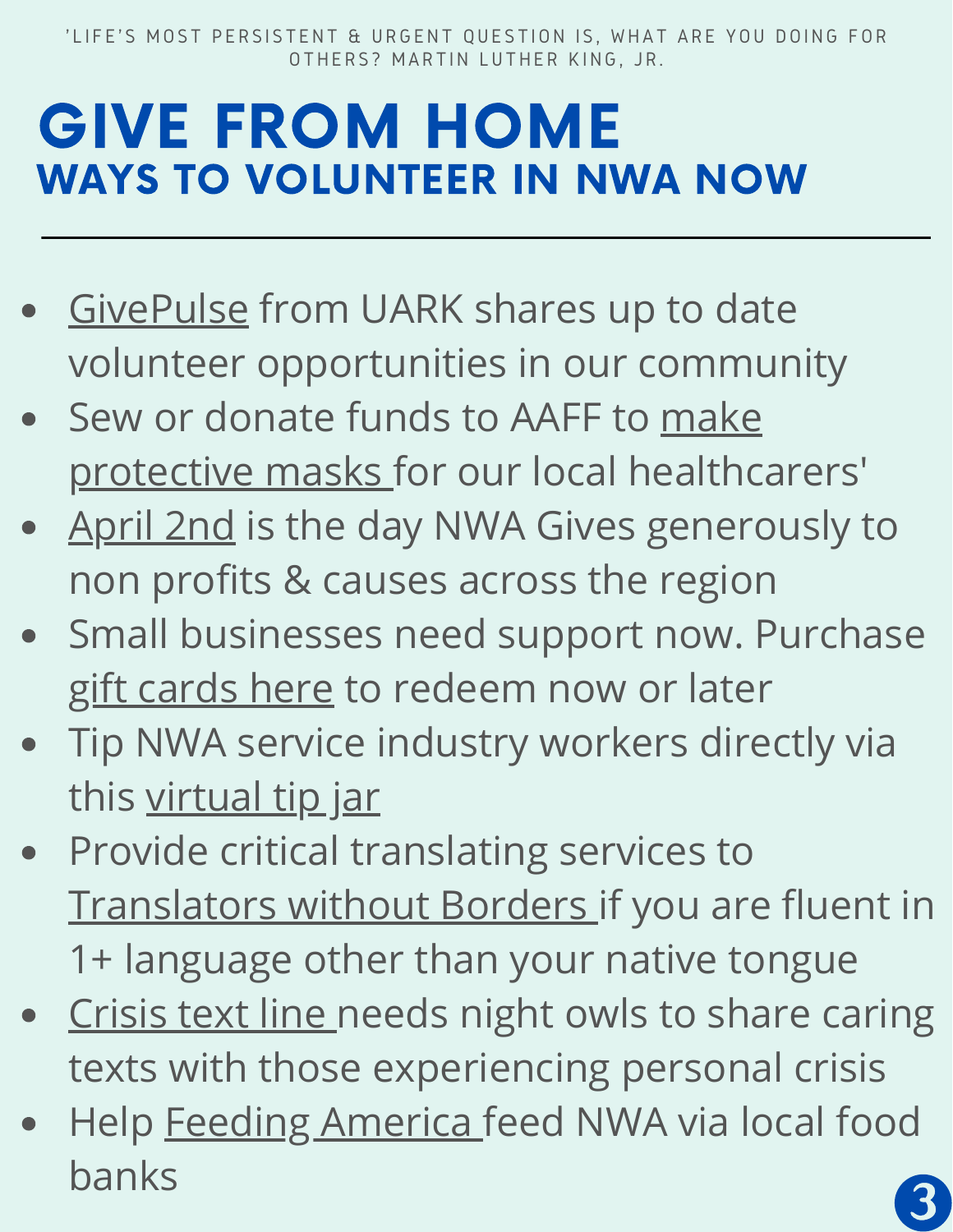#### REMOTE WORKING WAYS TO WORK WELL

A [dedicated workspace i](https://launchworkplaces.com/how-to-create-an-inspiring-workspace/)n your home builds focus and clarity

Keep a glass of water on your desk to stay [hydrated](https://www.iprosport.com/news/covid-19-how-staying-hydrated-boosts-your-bodys-first-line-of-defence-against-the-novel-coronavirus)



Build a [structured](https://www.psychologytoday.com/us/blog/biofeedback-and-mindfulness-in-everyday-life/202003/77-strategies-working-home-during-covid-19) day with boundaries & breaks & stick with it





Learn to utilize appropriate video [conferencing options for different](https://www.owllabs.com/blog/video-conferencing-tools) purposes

Build [social time](https://www.cnbc.com/2020/03/25/how-coworkers-are-staying-connected-while-they-work-from-home.html) with friends & colleagues into your day & week

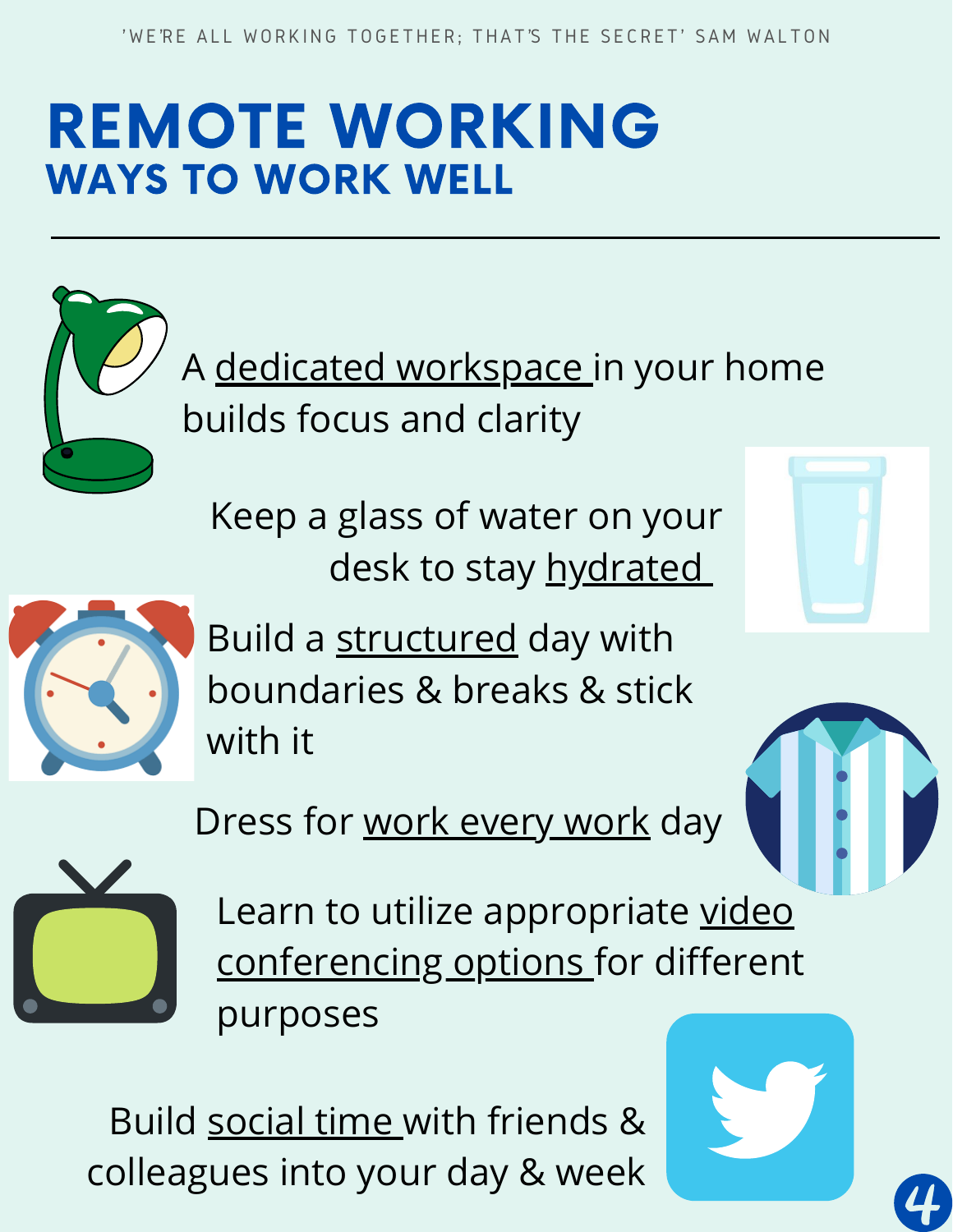'LIFE'S MOST PERSISTENT & URGENT QUESTION IS, WHAT ARE YOU DOING FOR OTHERS? MARTIN LUTHER KING, JR.

## FOCUS ON WELL BEING WAYS TO STAY HEALTHY & FEEL GOOD

- [Smiling](https://www.smilingmind.com.au/) Mind is a free high quality mindfulness app & meditation guide
- Rogers Activity Center is a wonderful space in downtown Rogers currently closed to the public but offering all NWA residents a variety of free online [exercise](http://rogersrecreation.org/workout) and yoga classes; just create a free account and join.
- For a limited time the [YMCA360](https://ymca360.org/on-demand#/) is offering online classes for free
- To get kids jumping, playing & moving, Joe hosts PE [classes](https://www.youtube.com/playlist?list=PLyCLoPd4VxBvPHOpzoEk5onAEbq40g2-k) on Youtube
- [Insight](https://insighttimer.com/) Timer is a huge library of free guided meditations for more restful sleep
- Adriene hosts a [sweet](https://yogawithadriene.com/yoga-for-kids/) yoga class for kids but adults can totally join in
- The [Science](https://www.coursera.org/learn/the-science-of-well-being) of Well Being is one of the most popular courses ever taught at Yale University and is now available for free on Coursera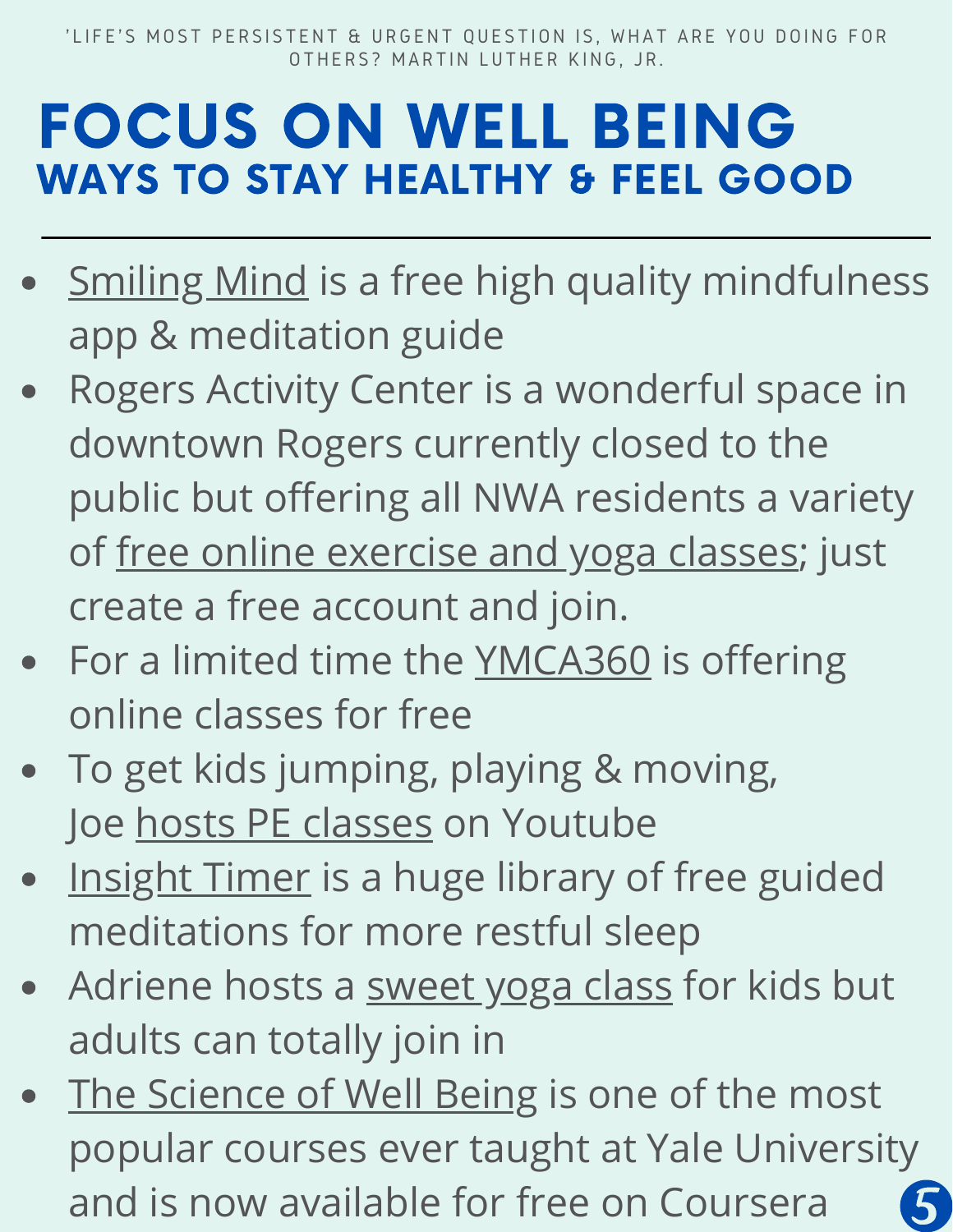# JUST FOR KIDS WAYS TO KEEP THEM ENGAGED

- Send them to a [magical](https://wonderopolis.org/) world where the wonders of learning never cease
- If you have a future engineer on your hands here are some high quality [computer](https://www.amazonfutureengineer.com/free-courses) science courses available for free for a limited time
- Don't let the pigeon drive the bus but do let Mo [Willems](https://www.youtube.com/playlist?list=PL14hRqd0PELGbKihHuTqx_pbvCLqGbOkF) teach you to doodle at lunch
- Learning a language has never been as easy & fun as **[Duolingo](https://www.duolingo.com/)** makes it
- Science is less of a [mystery](https://mysteryscience.com/school-closure-planning) with mystery science
- Register your student with **[TEDEd](https://ed.ted.com/)** for high quality lessons & learnings
- Wonderful source for simple outdoor activities, [tinkergarten](https://www.tinkergarten.com/activities) is creative & play driven
- Amazing free real world lessons & [projects](https://everfi.com/partners/k-12-educators/)
- Make [music](https://musiclab.chromeexperiments.com/Experiments) for real in this online music lab
- [Resource](https://schoolchoiceweek.com/parent-resources-during-coronavirus/) list for free quality education sites

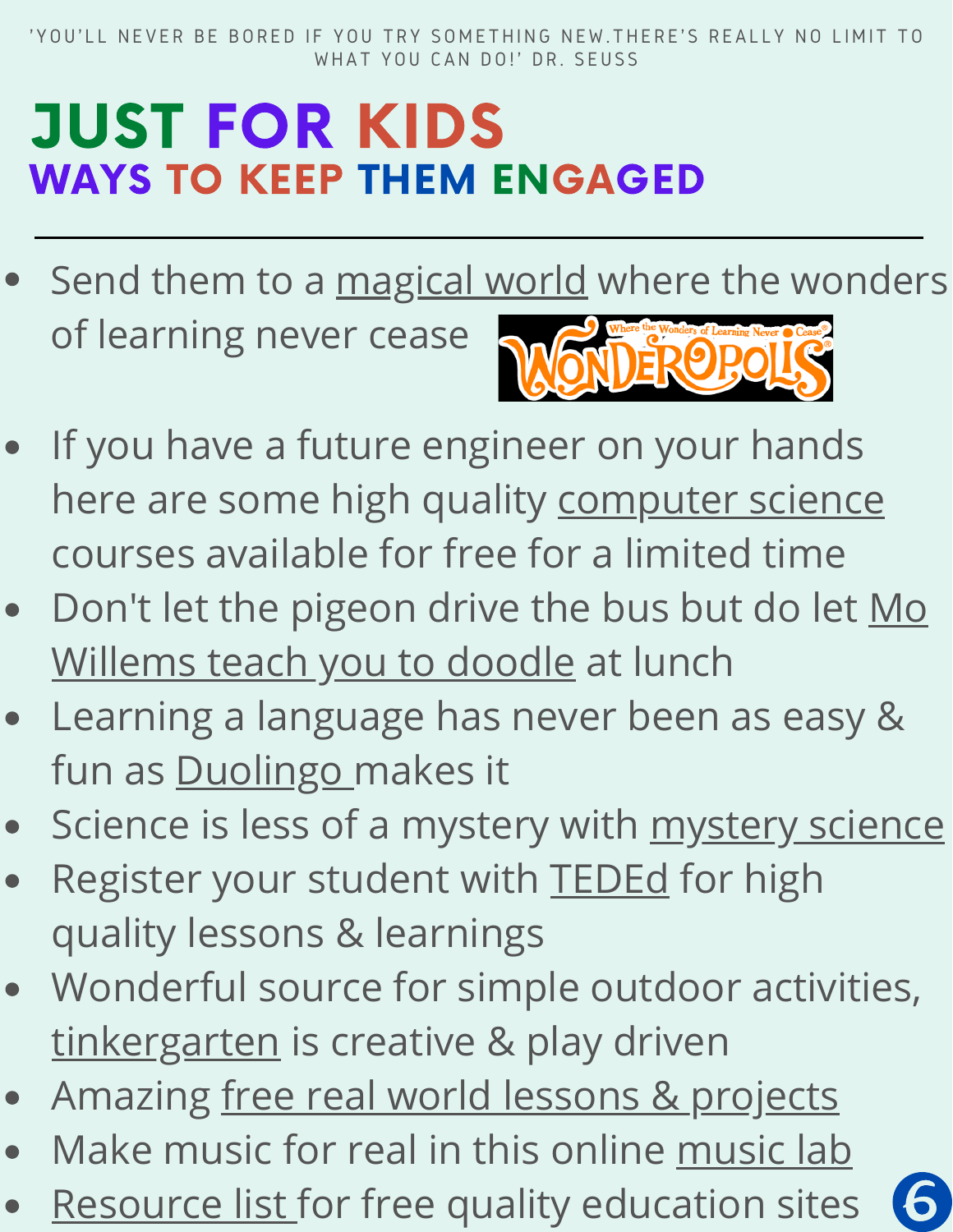'IN THE PLACES I GO THERE ARE THINGS THAT I SEE THAT I NEVER COULD SPELL IF I STOPPED WITH THE Z.' DR. SEUSS

## JUST FOR KIDS WAYS TO KEEP THEM ENGAGED IRL

- [Amazeum](https://www.amazeum.org/visit/amazeum-you/) launched [Amazeum](https://www.amazeum.org/visit/amazeum-you/) YOU for all the kids from 1-199 with daily activities & play starts with a 10am check-in. It's interactive & amaZing
- Build an epic [cardboard](https://www.playideas.com/25-epic-cardboard-forts/) fort
- Learn to write your name or anything in ancient  $\bullet$ Egyptian [hieroglyphs](https://www.rom.on.ca/en/learn/activities/classroom/hieroglyphs) with the Ontario Museum
- Play with water here are [some](https://www.remodelaholic.com/25-water-fun-crafts-and-activities-kids-will-love/) ideas
- Join the free Chop Chop [cooking](http://chopchopcookingclub.org/) club & eat up
- Do elephants brush their teeth? Maybe they would if they had some giant [toothpaste](https://www.imaginationstationtoledo.org/educator/activities/elephant-toothpaste)
- Design an epic [treasure](https://www.mykidsadventures.com/treasure-hunt-kids-guide/) hunt for the kids
- [Hopscotch](https://www.prettyhandygirl.com/indoor-hopscotch-using-painters-tape/) inside with painters tape.
- Listen to a bunch of [awesome](https://www.commonsensemedia.org/blog/the-best-podcasts-for-kids) podcasts
- Make some pasta [jewellery](https://mumsgrapevine.com.au/2016/01/diy-pasta-jewellery/)  $\bullet$
- Don't drink the [Kool-Aid,](https://www.thebestideasforkids.com/kool-aid-playdough-recipe/) make play doh with it!
- Make an indoor [blanket](https://www.wikihow.com/Make-a-Blanket-Fort) or sheet fort





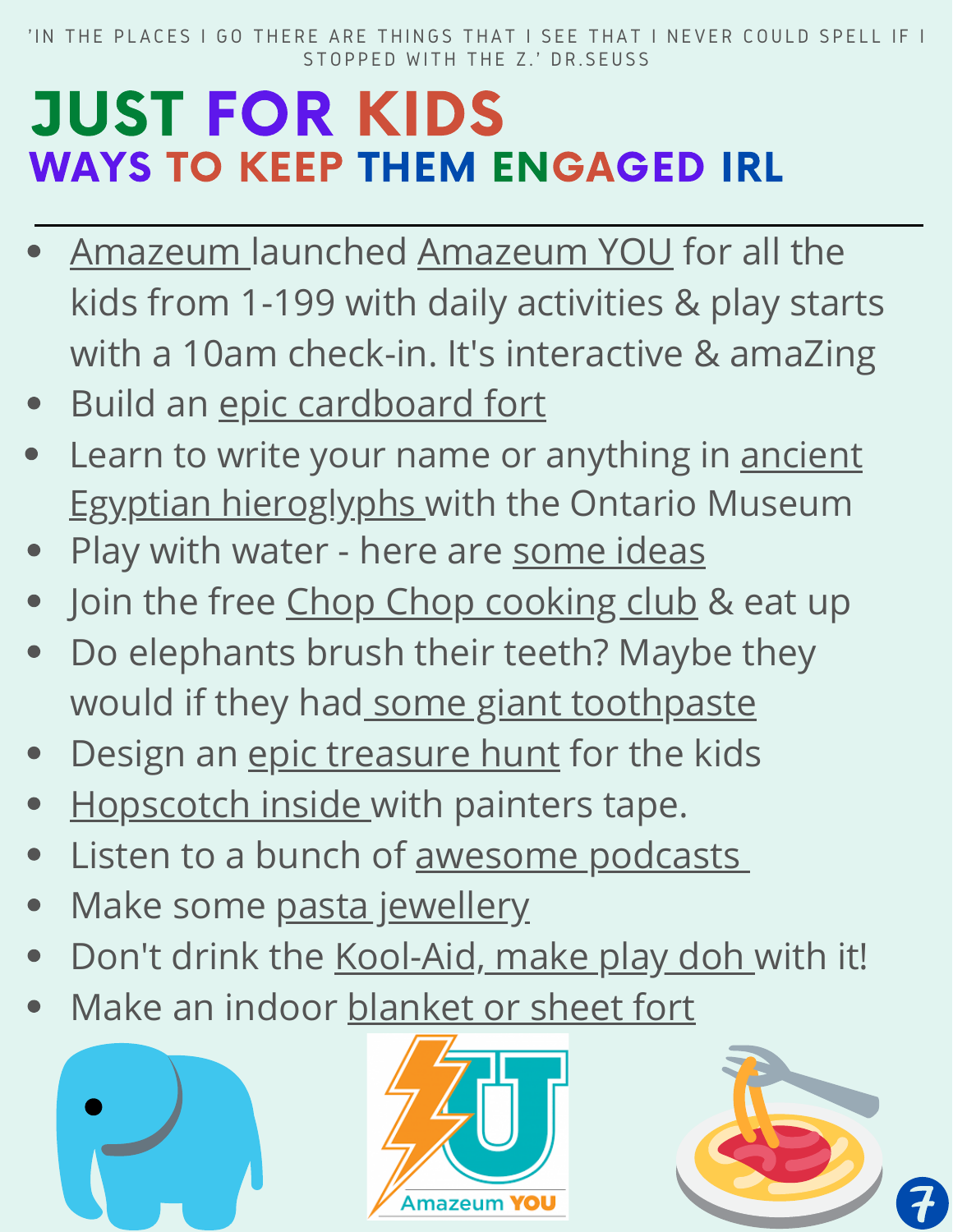'WE LIVE IN A WORLD IN WHICH WE NEED TO SHARE RESPONSIBILITY. IT'S EASY TO SAY 'IT'S NOT MY CHILD, NOT MY COMMUNITY, NOT MY WORLD, NOT MY PROBLEM.' THEN THERE ARE THOSE WHO SEE THE NEED AND RESPOND. I CONSIDER THOSE PEOPLE MY HEROES.' MR. ROGERS

#### COMMUNITY-19 WAYS THAT WE LOVE NWA

- 1. NWA Medical systems are j<u>ointly working</u> [together](https://www.mercy.net/newsroom/2020-03-18/health-systems-release-joint-statement-on-covid-19/) 24/7 to take care of us
- 2.<u>[HarkNWA](https://www.harknwa.com/login/) i</u>s here to help our community connect to vital resources & unexpected financial assistance
- 3.NWA small businesses can <u>apply for relief</u> loans under [Declaration](https://disasterloan.sba.gov/ela/) #16372
- 4. [Amazeum](https://www.amazeum.org/visit/amazeum-you/) has launched <u>Amazeum YOU</u> for all the kids from 1-199
- Fayetteville Independent Restaurant 5. [Association](https://www.fayira.org/?fbclid=IwAR0pkTipCXm8XMU3_KzLUcqmmeWfCqYhYI9bJ4ZIRQs9LgPP2-gsk-FdZcc) has set up an aid fund for the hospitality industry
- 6. Beloved <u>[Bentonville](https://www.4029tv.com/article/bentonville-teachers-hold-parade-to-see-students-and-lift-their-spirits/31887728) teachers organized a car</u> parade to see their students
- 7. <u>[Y'allidarity!](https://www.facebook.com/groups/774646933026674/) NWA Mutual Aid</u> was set up by volunteers to provide free support & delivery services across the region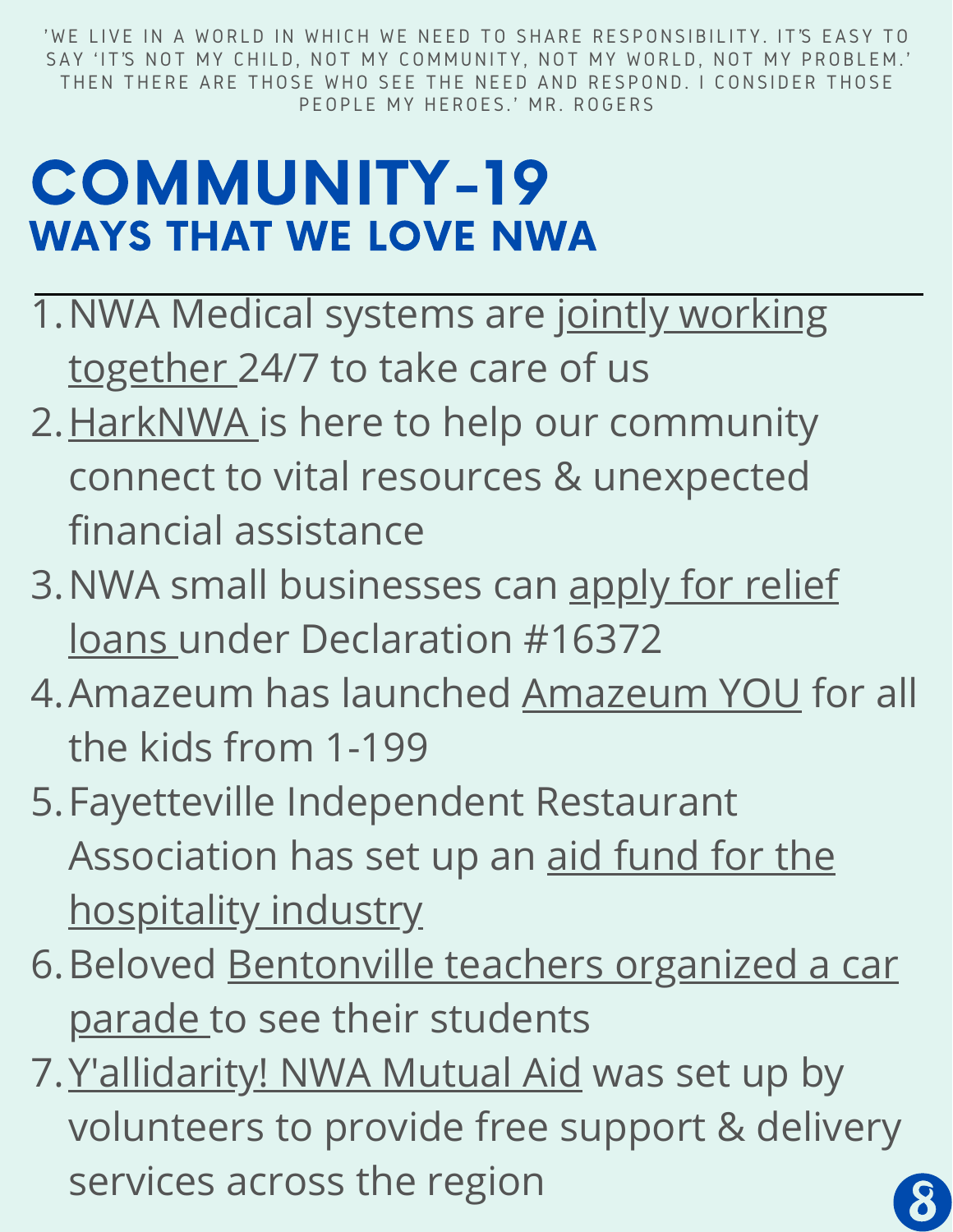'IN TIMES OF STRESS, THE BEST THING WE CAN DO FOR EACH OTHER IS TO LISTEN WITH OUR EARS AND OUR HEARTS AND TO BE ASSURED THAT OUR QUESTIONS ARE JUST AS IMPORTANT AS OUR ANSWERS 'MR. ROGERS

#### COMMUNITY-19 WAYS THAT WE LOVE NWA

- 8. We knew that Sam's Club [Associates](https://www.facebook.com/samsclub/videos/1845436355592901/) are incredible but now the whole world knows it 9. And we can't forgot our home grown start up that could, [Walmart](https://corporate.walmart.com/coronavirus) & all they are doing in our community & the world right now.
- 10. But we also have Tyson who are helping keep food on our [families](https://www.tysonfoods.com/coronavirus) tables
- 11. J.B. Hunt drivers & field personnel are still working & the company pays them a [bonus](https://www.arkansasbusiness.com/article/130524/jb-hunt-to-pay-employees-bonus) to show their appreciation
- 12. Local artists & makers created the Aerosol **Box Project NWA to fabricate [equipment](https://www.facebook.com/ABPNWA/?__cft__[0]=AZU8Jsq_lx_UNnP4QNmg5BXXM0shU9j5RV3dnWhHN0bqsH69CRsZvnmQdM5RWXVZZ-4GfcIChgNdKpxJrU2_XZREyFcl9W1O_lNqWCAm434db3MoFB9sYPzbVuh0spEXNRE&__tn__=kK-R) to** provide extra protection to doctors during endotracheal intubation
- 13. Uplift [Arkansas](https://www.upliftarkansas.com/) is a directory & information resource on accessible businesses & services in NWA & across AR at this challenging time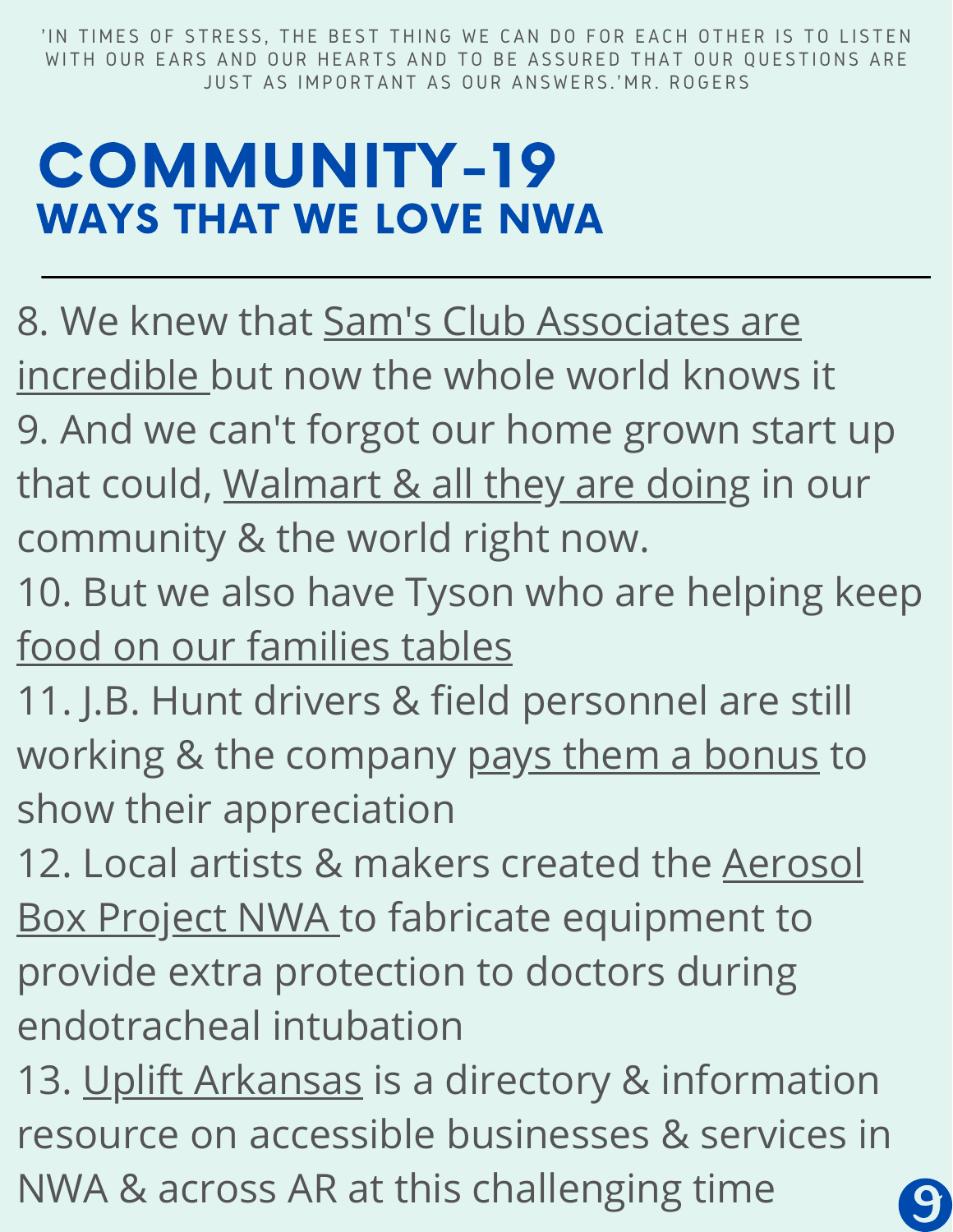'ALL OF US, AT SOME TIME OR OTHER, NEED HELP. WHETHER WE'RE GIVING OR RECEIVING HELP, EACH ONE OF US HAS SOMETHING VALUABLE TO BRING TO THIS WORLD. THAT'S ONE OF THE THINGS THAT CONNECTS US AS NEIGHBORS—IN OUR OWN WAY. EACH ONE OF US IS A GIVER AND A RECEIVER.' MR. ROGERS

#### COMMUNITY-19 WAYS THAT WE LOVE NWA

14. Once Upon a Time [Books](https://www.facebook.com/onceuponatimebooksAR/) is hosting daily book giveaways from their amazing store 15. Bentonville Neighbors organized a cute 'Bear Hunt' for the community kids - join in or start one 16. NWA Alive are [presenting](https://www.facebook.com/NWAALIVE/) the At Home Concert Series with local artists -tune in 17. [Fayetteville](https://www.facebook.com/events/200514711255597/) residents are picking up litter between 3.23-28 to help support the city team while taking quarantine friendly walks 18. Trike Theatre has launched interactive [Storyboxes](https://www.youtube.com/watch?v=NCdiPTlm6sg&t=7s) for all..check them out 19. [Residents](http://mapping.littlefreepantry.org/?fbclid=IwAR0lOB95wvq1bQBREI-OAhDtYVTp64_j3KZl6JziCLuDjhsiZPqcOZXCEZI) all over NWA are stocking Little Free Pantries as they are out & about on their social distance friendly walks. Join your neighbors to walk in your neighborhood with your family, pick up litter as you go & stock food in free pantries along the way. And always staying safe as you go.20